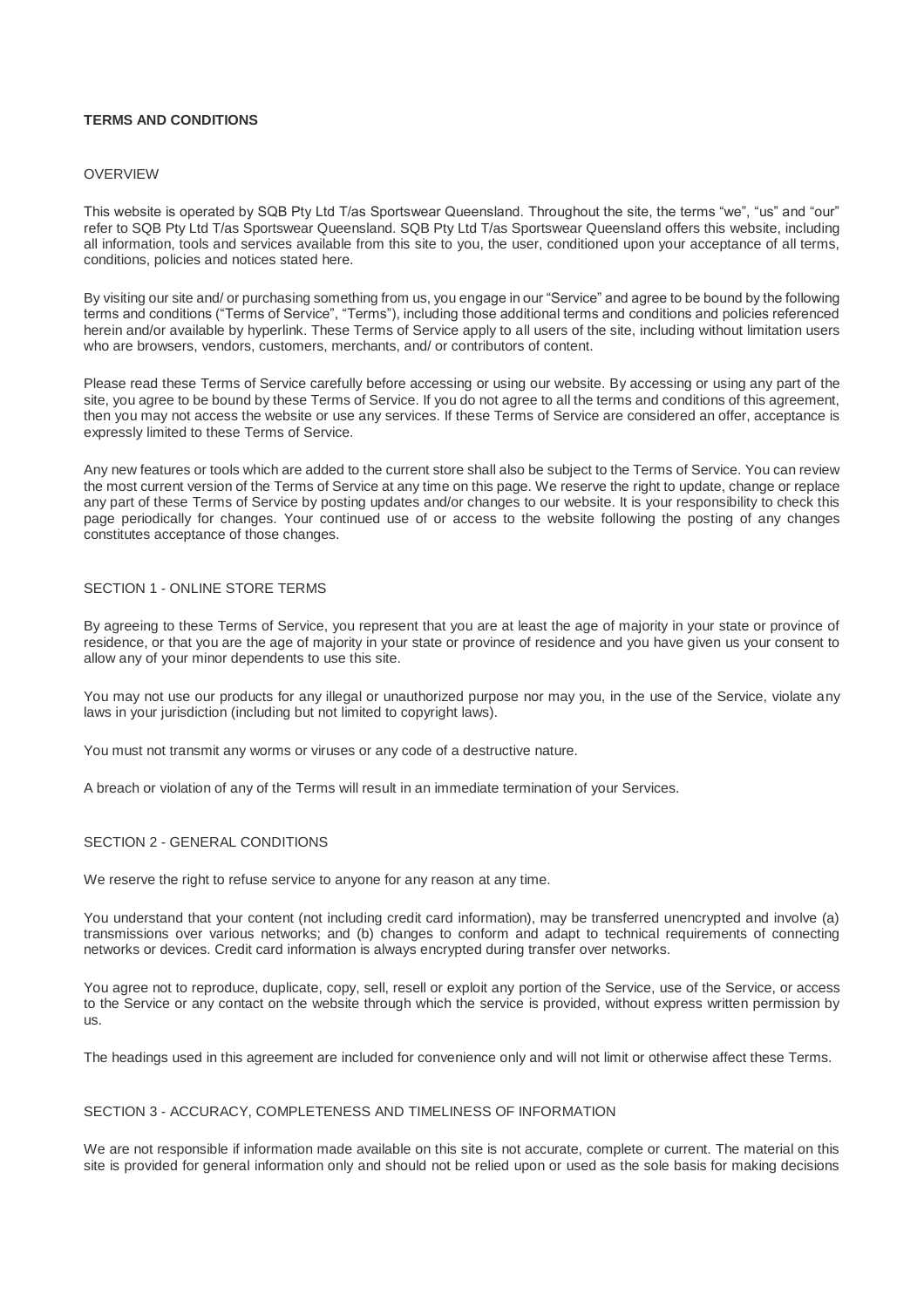without consulting primary, more accurate, more complete or more timely sources of information. Any reliance on the material on this site is at your own risk.

This site may contain certain historical information. Historical information, necessarily, is not current and is provided for your reference only. We reserve the right to modify the contents of this site at any time, but we have no obligation to update any information on our site. You agree that it is your responsibility to monitor changes to our site.

#### SECTION 4 - MODIFICATIONS TO THE SERVICE AND PRICES

Prices for our products are subject to change without notice.

We reserve the right at any time to modify or discontinue the Service (or any part or content thereof) without notice at any time.

We shall not be liable to you or to any third-party for any modification, price change, suspension or discontinuance of the Service.

### SECTION 5 - PRODUCTS OR SERVICES (if applicable)

Certain products or services may be available exclusively online through the website. These products or services may have limited quantities and are subject to return or exchange only according to our Return Policy.

We have made every effort to display as accurately as possible the colors and images of our products that appear at the store. We cannot guarantee that your computer monitor's display of any color will be accurate.

We reserve the right, but are not obligated, to limit the sales of our products or Services to any person, geographic region or jurisdiction. We may exercise this right on a case-by-case basis. We reserve the right to limit the quantities of any products or services that we offer. All descriptions of products or product pricing are subject to change at anytime without notice, at the sole discretion of us. We reserve the right to discontinue any product at any time. Any offer for any product or service made on this site is void where prohibited.

We do not warrant that the quality of any products, services, information, or other material purchased or obtained by you will meet your expectations, or that any errors in the Service will be corrected.

# SECTION 6 - ACCURACY OF BILLING AND ACCOUNT INFORMATION

We reserve the right to refuse any order you place with us. We may, in our sole discretion, limit or cancel quantities purchased per person, per household or per order. These restrictions may include orders placed by or under the same customer account, the same credit card, and/or orders that use the same billing and/or shipping address. In the event that we make a change to or cancel an order, we may attempt to notify you by contacting the e-mail and/or billing address/phone number provided at the time the order was made. We reserve the right to limit or prohibit orders that, in our sole judgment, appear to be placed by dealers, resellers or distributors.

You agree to provide current, complete and accurate purchase and account information for all purchases made at our store. You agree to promptly update your account and other information, including your email address and credit card numbers and expiration dates, so that we can complete your transactions and contact you as needed.

For more detail, please review our *[Returns Policy](https://docs.wixstatic.com/ugd/119719_ddde57d4debd4b539cf8547aea96eb4c.pdf)*.

# SECTION 7 - OPTIONAL TOOLS

We may provide you with access to third-party tools over which we neither monitor nor have any control nor input.

You acknowledge and agree that we provide access to such tools "as is" and "as available" without any warranties, representations or conditions of any kind and without any endorsement. We shall have no liability whatsoever arising from or relating to your use of optional third-party tools.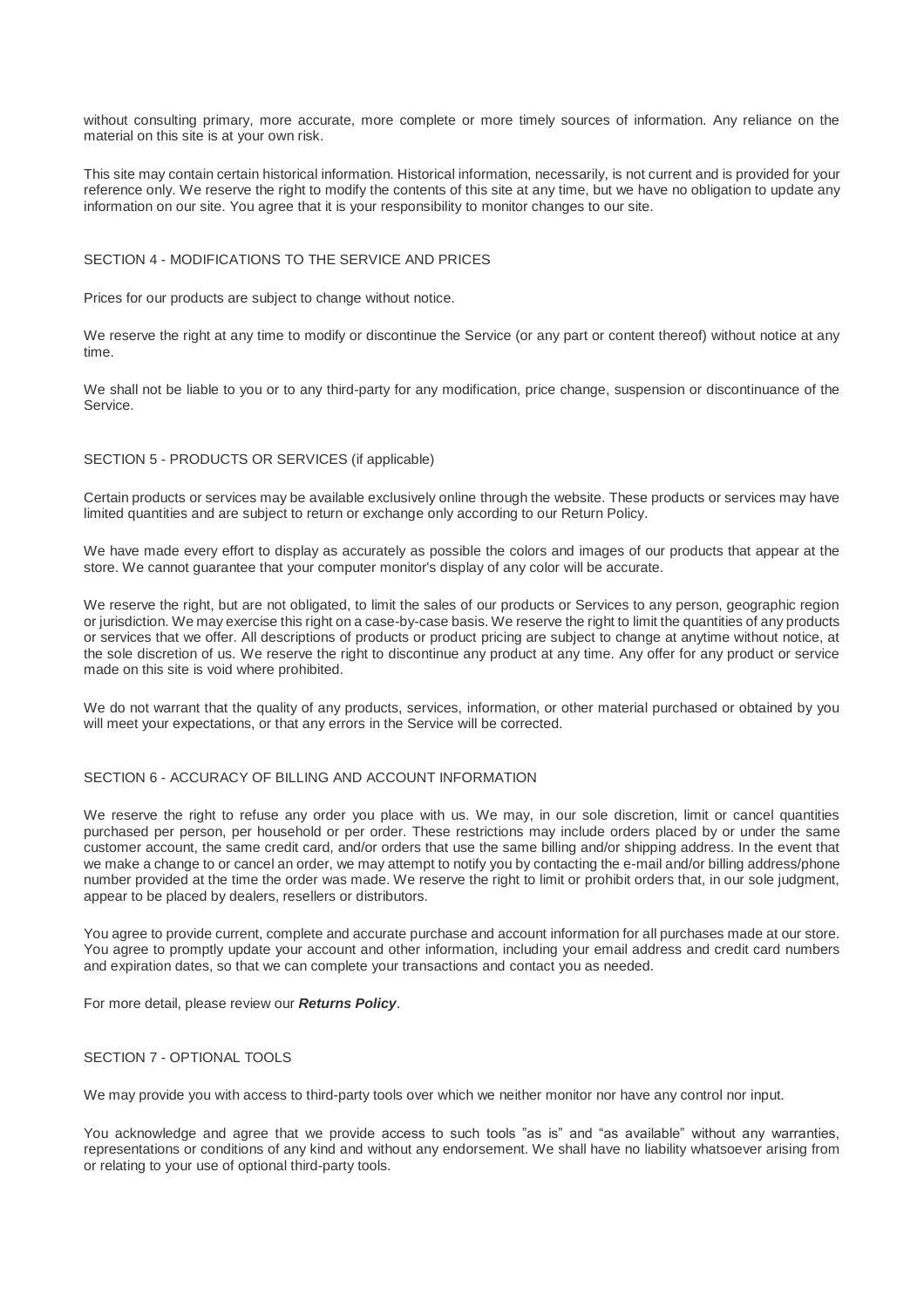Any use by you of optional tools offered through the site is entirely at your own risk and discretion and you should ensure that you are familiar with and approve of the terms on which tools are provided by the relevant third-party provider(s).

We may also, in the future, offer new services and/or features through the website (including, the release of new tools and resources). Such new features and/or services shall also be subject to these Terms of Service.

#### SECTION 8 - THIRD-PARTY LINKS

Certain content, products and services available via our Service may include materials from third-parties.

Third-party links on this site may direct you to third-party websites that are not affiliated with us. We are not responsible for examining or evaluating the content or accuracy and we do not warrant and will not have any liability or responsibility for any third-party materials or websites, or for any other materials, products, or services of third-parties.

We are not liable for any harm or damages related to the purchase or use of goods, services, resources, content, or any other transactions made in connection with any third-party websites. Please review carefully the third-party's policies and practices and make sure you understand them before you engage in any transaction. Complaints, claims, concerns, or questions regarding third-party products should be directed to the third-party.

#### SECTION 9 - USER COMMENTS, FEEDBACK AND OTHER SUBMISSIONS

If, at our request, you send certain specific submissions (for example contest entries) or without a request from us you send creative ideas, suggestions, proposals, plans, or other materials, whether online, by email, by postal mail, or otherwise (collectively, 'comments'), you agree that we may, at any time, without restriction, edit, copy, publish, distribute, translate and otherwise use in any medium any comments that you forward to us. We are and shall be under no obligation (1) to maintain any comments in confidence; (2) to pay compensation for any comments; or (3) to respond to any comments.

We may, but have no obligation to, monitor, edit or remove content that we determine in our sole discretion are unlawful, offensive, threatening, libelous, defamatory, pornographic, obscene or otherwise objectionable or violates any party's intellectual property or these Terms of Service.

You agree that your comments will not violate any right of any third-party, including copyright, trademark, privacy, personality or other personal or proprietary right. You further agree that your comments will not contain libelous or otherwise unlawful, abusive or obscene material, or contain any computer virus or other malware that could in any way affect the operation of the Service or any related website. You may not use a false e-mail address, pretend to be someone other than yourself, or otherwise mislead us or third-parties as to the origin of any comments. You are solely responsible for any comments you make and their accuracy. We take no responsibility and assume no liability for any comments posted by you or any thirdparty.

# SECTION 10 - PERSONAL INFORMATION

Your submission of personal information through the store is governed by our Privacy Policy. To view our *[Privacy Policy](https://docs.wixstatic.com/ugd/119719_4666dd8f90e54b45a689a44cc86305f5.pdf)*.

# SECTION 11 - ERRORS, INACCURACIES AND OMISSIONS

Occasionally there may be information on our site or in the Service that contains typographical errors, inaccuracies or omissions that may relate to product descriptions, pricing, promotions, offers, product shipping charges, transit times and availability. We reserve the right to correct any errors, inaccuracies or omissions, and to change or update information or cancel orders if any information in the Service or on any related website is inaccurate at any time without prior notice (including after you have submitted your order).

We undertake no obligation to update, amend or clarify information in the Service or on any related website, including without limitation, pricing information, except as required by law. No specified update or refresh date applied in the Service or on any related website, should be taken to indicate that all information in the Service or on any related website has been modified or updated.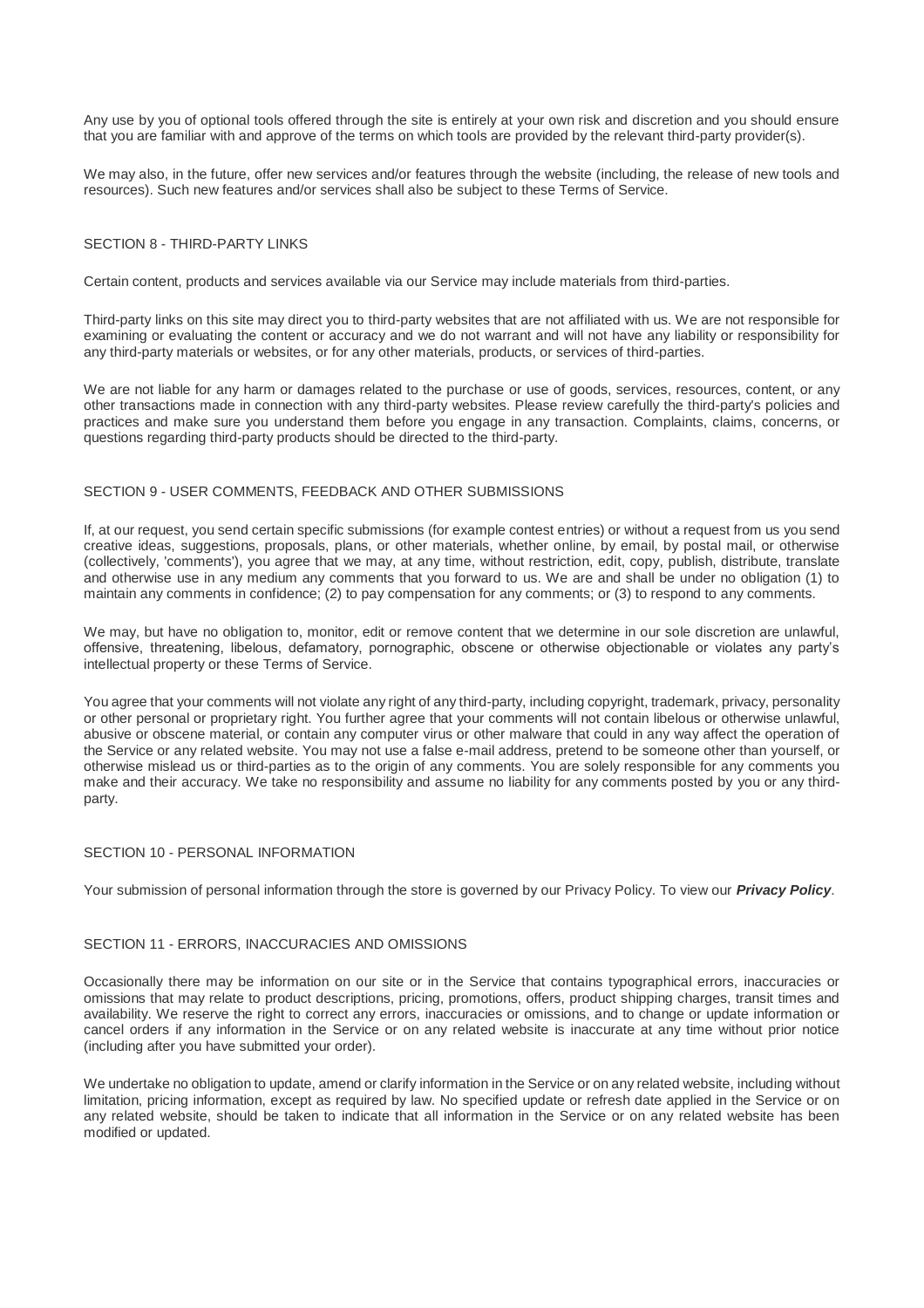## SECTION 12 - PROHIBITED USES

In addition to other prohibitions as set forth in the Terms of Service, you are prohibited from using the site or its content: (a) for any unlawful purpose; (b) to solicit others to perform or participate in any unlawful acts; (c) to violate any international, federal, provincial or state regulations, rules, laws, or local ordinances; (d) to infringe upon or violate our intellectual property rights or the intellectual property rights of others; (e) to harass, abuse, insult, harm, defame, slander, disparage, intimidate, or discriminate based on gender, sexual orientation, religion, ethnicity, race, age, national origin, or disability; (f) to submit false or misleading information; (g) to upload or transmit viruses or any other type of malicious code that will or may be used in any way that will affect the functionality or operation of the Service or of any related website, other websites, or the Internet; (h) to collect or track the personal information of others; (i) to spam, phish, pharm, pretext, spider, crawl, or scrape; (j) for any obscene or immoral purpose; or (k) to interfere with or circumvent the security features of the Service or any related website, other websites, or the Internet. We reserve the right to terminate your use of the Service or any related website for violating any of the prohibited uses.

# SECTION 13 - DISCLAIMER OF WARRANTIES; LIMITATION OF LIABILITY

We do not guarantee, represent or warrant that your use of our service will be uninterrupted, timely, secure or error-free.

We do not warrant that the results that may be obtained from the use of the service will be accurate or reliable.

You agree that from time to time we may remove the service for indefinite periods of time or cancel the service at any time, without notice to you.

You expressly agree that your use of, or inability to use, the service is at your sole risk. The service and all products and services delivered to you through the service are (except as expressly stated by us) provided 'as is' and 'as available' for your use, without any representation, warranties or conditions of any kind, either express or implied, including all implied warranties or conditions of merchantability, merchantable quality, fitness for a particular purpose, durability, title, and noninfringement.

In no case shall SQB Pty Ltd T/as Sportswear Queensland, our directors, officers, employees, affiliates, agents, contractors, interns, suppliers, service providers or licensors be liable for any injury, loss, claim, or any direct, indirect, incidental, punitive, special, or consequential damages of any kind, including, without limitation lost profits, lost revenue, lost savings, loss of data, replacement costs, or any similar damages, whether based in contract, tort (including negligence), strict liability or otherwise, arising from your use of any of the service or any products procured using the service, or for any other claim related in any way to your use of the service or any product, including, but not limited to, any errors or omissions in any content, or any loss or damage of any kind incurred as a result of the use of the service or any content (or product) posted, transmitted, or otherwise made available via the service, even if advised of their possibility. Because some states or jurisdictions do not allow the exclusion or the limitation of liability for consequential or incidental damages, in such states or jurisdictions, our liability shall be limited to the maximum extent permitted by law.

## SECTION 14 - INDEMNIFICATION

You agree to indemnify, defend and hold harmless SQB Pty Ltd T/as Sportswear Queensland and our parent, subsidiaries, affiliates, partners, officers, directors, agents, contractors, licensors, service providers, subcontractors, suppliers, interns and employees, harmless from any claim or demand, including reasonable attorneys' fees, made by any third-party due to or arising out of your breach of these Terms of Service or the documents they incorporate by reference, or your violation of any law or the rights of a third-party.

# SECTION 15 - SEVERABILITY

In the event that any provision of these Terms of Service is determined to be unlawful, void or unenforceable, such provision shall nonetheless be enforceable to the fullest extent permitted by applicable law, and the unenforceable portion shall be deemed to be severed from these Terms of Service, such determination shall not affect the validity and enforceability of any other remaining provisions.

SECTION 16 - TERMINATION